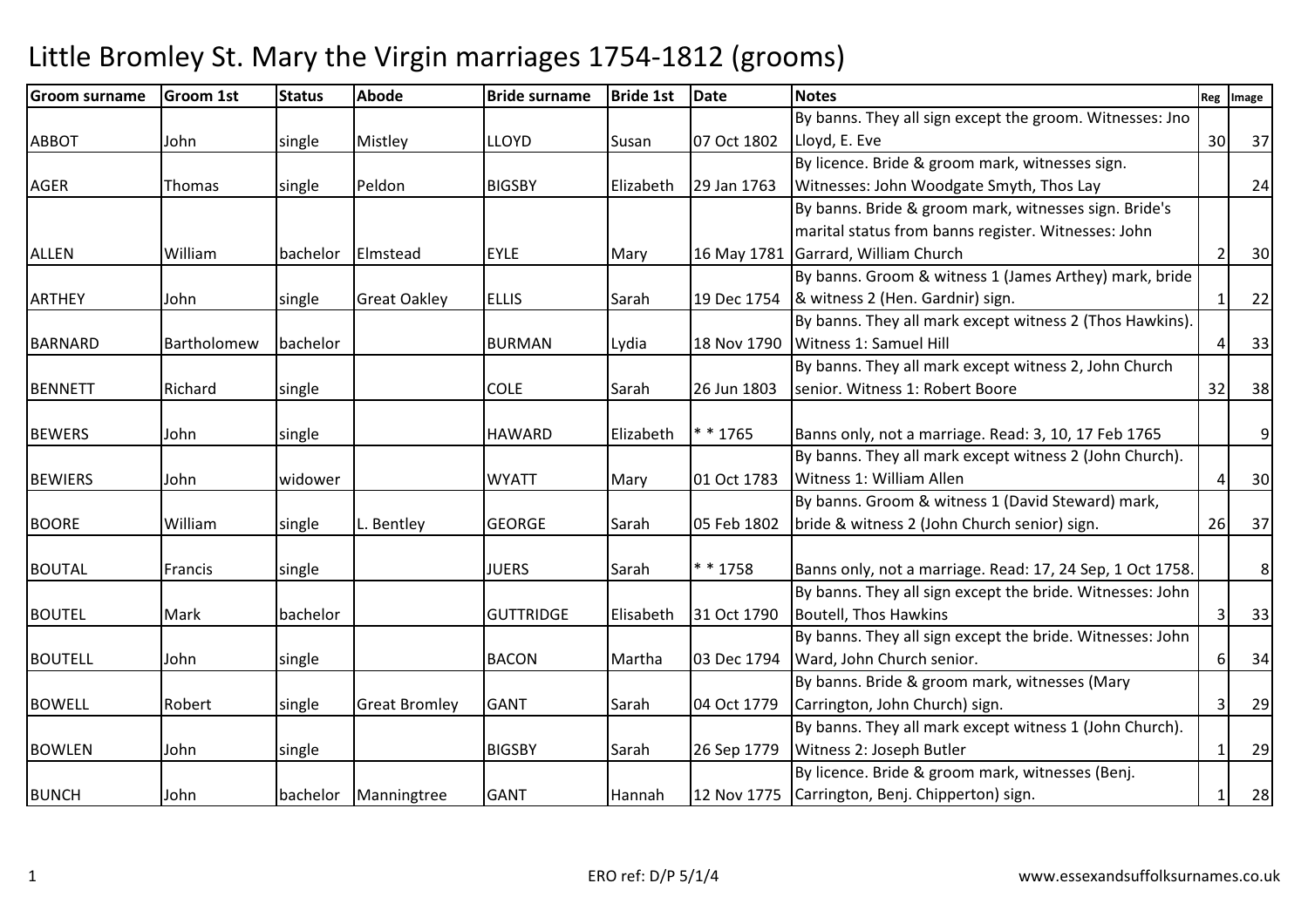| <b>Groom surname</b> | <b>Groom 1st</b> | <b>Status</b> | <b>Abode</b> | <b>Bride surname</b> | <b>Bride 1st</b> | <b>Date</b> | <b>Notes</b>                                               |                | Reg Image |
|----------------------|------------------|---------------|--------------|----------------------|------------------|-------------|------------------------------------------------------------|----------------|-----------|
|                      |                  |               |              |                      |                  |             |                                                            |                |           |
|                      |                  |               |              |                      |                  |             | By licence. They all sign except the bride. The bride is a |                |           |
| <b>BUNCH</b>         | Samuel           | bachelor      |              | <b>DUNNINGHAM</b>    | Sarah            | 05 Feb 1781 | minor. Witnesses: John Barton, George McKnighy             | 1              | 29        |
|                      |                  |               |              |                      |                  |             |                                                            |                |           |
|                      |                  |               |              |                      |                  |             | By licence. They all sign. Groom is jnr, witness 1 (Benj.  |                |           |
| <b>CARRINGTON</b>    | Benjamin         | single        |              | <b>HARDY</b>         | Mary             | 30 Apr 1778 | Carrington) is senior. Witness 2: Robert Hardy             | -1             | 28        |
|                      |                  |               |              |                      |                  |             | By licence. Bride & groom mark, witnesses (Step. Carter,   |                |           |
| <b>CARRY</b>         | Henry            | single        | Mistley      | <b>SPARROW</b>       | Mary             | 03 Oct 1769 | Frans. Barton) sign.                                       |                | 26        |
|                      |                  |               |              |                      |                  |             | By banns. They all mark except witness 2 (Thomas           |                |           |
| <b>CARTER</b>        | William          | single        |              | LAST                 | Sarah            | 22 Jan 1793 | Hawkins). Witness 1: William Allen                         |                | 34        |
|                      |                  |               |              |                      |                  |             | By banns. They all mark except witness 2, John Church      |                |           |
| <b>CHAPLIN</b>       | William          | single        |              | <b>CHAPLIN</b>       | Hannah           | 21 Oct 1800 | senior. Witness 1: Nathaniel Chaplin                       | 20             | 36        |
|                      |                  |               |              |                      |                  |             |                                                            |                |           |
|                      |                  |               |              |                      |                  |             | Banns only, not a marriage. Read: 6, 13, 20 (month not     |                |           |
| <b>CHAPLIN</b>       | Nathaniel        | single        |              | WELLOM               | Margaret         | $* * 1771$  | given). Margaret's marital status not in register.         |                | 11        |
|                      |                  |               |              |                      |                  |             | By banns. They all sign except witness 1 (William Porter). |                |           |
| <b>CHIPPERTON</b>    | Benjamin         | single        |              | <b>WINTER</b>        | Susan            | 14 Dec 1763 | Witness 2: Henry Gardner                                   |                | 25        |
|                      |                  |               |              |                      |                  |             | By banns. They all mark except witness 1 (Henry            |                |           |
| <b>CHIPPERTON</b>    | Isaac            | widower       |              | LILLY                | Jane             | 18 Sep 1766 | Gardner). Witness 2: Sarah Gardiner                        |                | 26        |
|                      |                  |               |              |                      |                  |             | By banns. Groom & witness 2 (John Church senior) sign,     |                |           |
| <b>CHIPPERTON</b>    | Benjamin         | single        |              | <b>WEALER</b>        | <b>Betsy</b>     | 08 Dec 1798 | bride & witness 1 (John Wealer) mark.                      | 13             | 35        |
|                      |                  |               |              |                      |                  |             | By banns. They all sign except witness 1 (James Sterns).   |                |           |
| <b>CHURCH</b>        | John             | single        |              | <b>GARROD</b>        | Susanna          | 04 Sep 1759 | Witnesses 2: Wm. Church                                    |                | 23        |
|                      |                  |               |              |                      |                  |             | By licence. Groom & witness 2 (Henry Gardner) sign,        |                |           |
| <b>CHURCH</b>        | William          | bachelor      |              | <b>STEBBING</b>      | Priscilla        | 14 Feb 1770 | bride & witness 1 (John Staines) mark.                     | $\mathbf{1}$   | 27        |
|                      |                  |               |              |                      |                  |             | By banns. They all sign except the bride. Witnesses:       |                |           |
| <b>CHURCH</b>        | John             | single        |              | CHAMBERLAIN          | Hannah           | 06 Dec 1786 | Joseph Manning, Priscilla Church                           | $\overline{2}$ | 32        |
|                      |                  |               |              |                      |                  |             | By licence. They all sign. Witnesses: Robt Hart, Betsey    |                |           |
| <b>CHURCH</b>        | John             | single        |              | <b>HART</b>          | Elizabeth        | 27 Feb 1801 | Church                                                     | 22             | 36        |
|                      |                  |               |              |                      |                  |             | By banns. They all mark. Witnesses: William Aldredge,      |                |           |
| <b>CLARK</b>         | William          | single        |              | <b>SQUIRREL</b>      | Elizabeth        | 02 Oct 1759 | Sarah Squirrel                                             |                | 24        |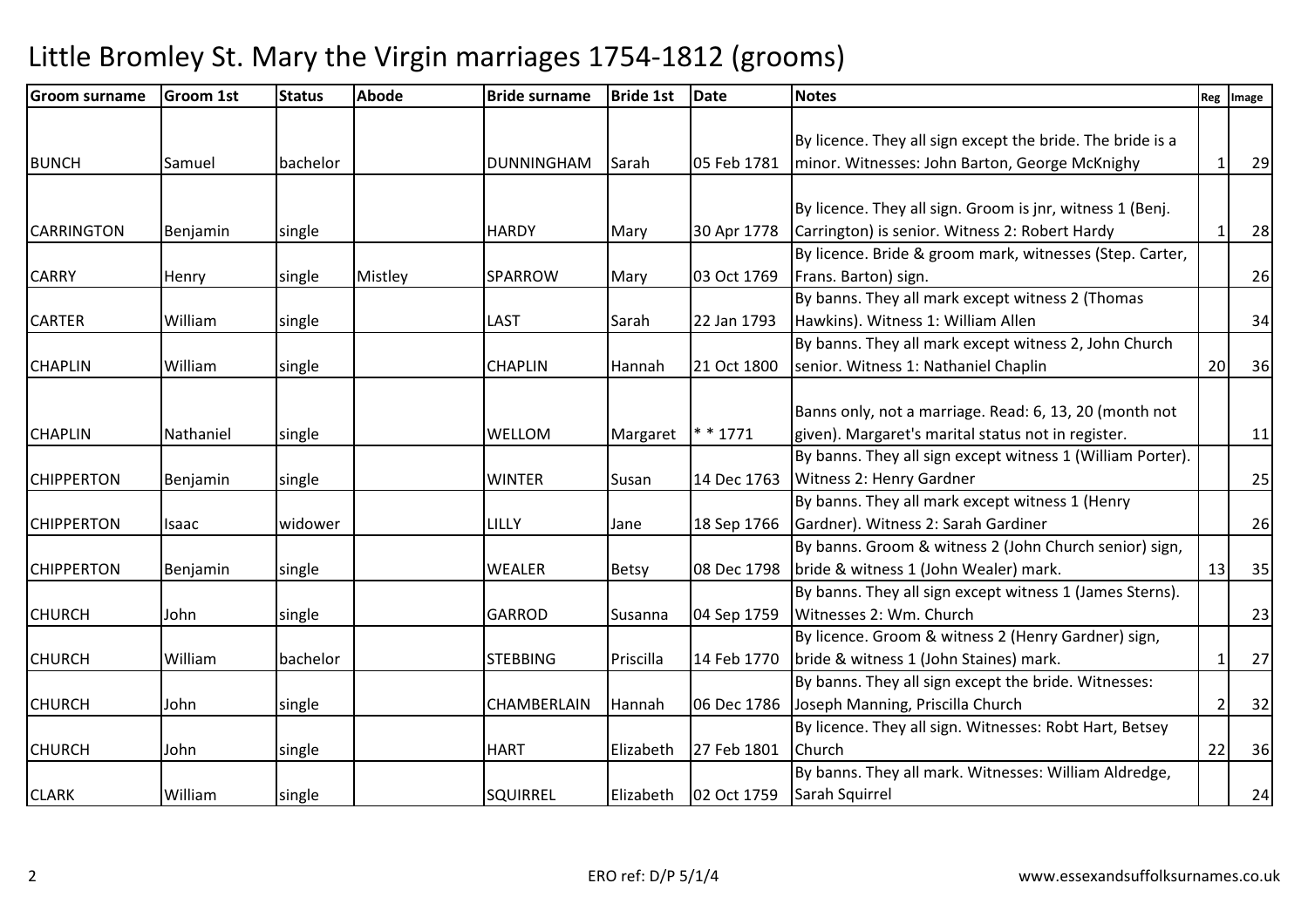#### Groom surnamee Groom 1st Status Abode 1995 Bride surname Bride 1st Date Notes Reg Image Reg Image CLARKE Joshua single PAMMANT Martha \* \* 1777Banns only, not a marriage. Read: 31 Aug, 7, 14 Sep 1777. $\blacksquare$ COLE William single Ardleigh GARDINER Elizabeth 01 Nov 1756By banns. Bride & groom mark, witnesses (Henry Gardnir, Mary Gosling) sign. $\begin{array}{|c|c|c|c|c|c|c|c|}\n\hline\n2 & 22 & & \end{array}$ COLE John single KENINGALE Mary 21 Apr 1812By banns. Groom & witness 1 (James Cole) mark, bride & witness 2 (Hannah Cole) sign.. [51] 40 COLE William single VELLUM Sarah \* \* 1780Banns only, not a marriage. Read: 17, 24 Sep, 01 Oct 1780. 13COOKE John single Lawford GARDINER Ann 16 Jun 1765By banns. Groom & witness 2 (John Jennings)mark, bride & witness 1 (Henry Gardner) sign. 25COOKE Bartholomew single I KING Sarah By banns. They all sign except the groom. Witnesses: 02 May 1790 Thos Hawkings, Murray C. Burgess s 1 33 COOPER Robert single T RICHARDSON Elizabeth 20 Oct 1763 By banns. They all sign except the bride. Witnesses: Benj. Carrington, Amy Wattss and  $\frac{1}{25}$ CORNELL James single Bradfield COPPING Mary 04 Oct 1787By banns. They all sign except the bride. Witnesses: John Boutell, Polly Wellerr 2 32 CROOKS John widower Manningtree POLLY Sarah 19 Oct 1801By banns. Groom is John Crouch alias John Crooks. Bride & groom mark, witnesses sign. Witnesses: James Cant, John Church senior.25 37 CROUCH John widower Manningtree POLLY Sarah 19 Oct 1801By banns. Groom is John Crouch alias John Crooks. Bride & groom mark, witnesses sign. Witnesses: James Cant, John Church senior.25 37 CUTTING Nathaniel single Wix RUDKIN Hannah 05 Mar 1799By licence. They all sign. Witnesses: Ste. Wilson, William **Cutting** g 15 36 DALE William bachelor Walton, Suffolk HOWARD Mary 01 Jun 1789By licence. Bride & groom mark, witnesses (John Rudkin, John Carter) sign.. 232 DAY 5 | Uohn single | STERNS Tamar | 14 Dec 1756 By banns. They all sign. Witnesses: Robert Warren, Henry Gardnirr 3 23 DAY William single Great Bromley EAGLE Elizabeth 14 Aug 1810By banns. They all sign. Witnesses: Moriah Polley, Philip **Fearis** s and the contract of the contract of the contract of the contract of the contract of the contract of the contract of the contract of the contract of the contract of the contract of the contract of the contract of the cont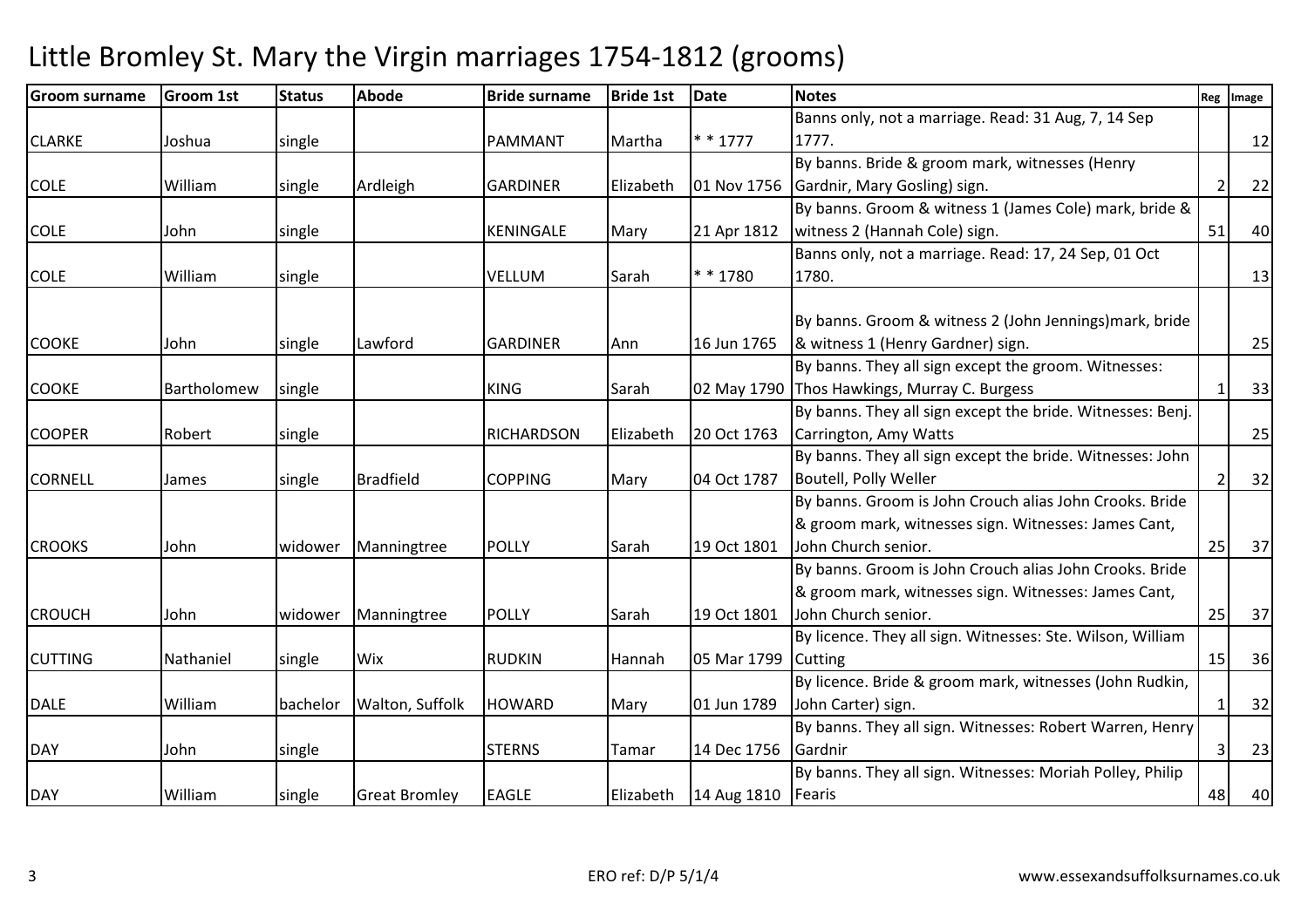#### Groom surnamee Groom 1st Status Abode 1995 Bride surname Bride 1st Date Notes Reg Image Reg Image DAY George single WARNER Joyce \* \* 1770\* \* 1760 Banns only, not a marriage. Read: 9, 16, 23 Dec 1770. Joyce's marital status not given.. 11 9DEBARTYArtur single **WELLOCK** Sarah  $\vert$ \* \* 1760 Banns only, not a marriage. Read: 1, 8, 15 Jun 1760. DOUBLE William single HAYWARD Mary 14 Oct 1760By banns. They all mark except witness 2 (Henry Gardner). Witness 1: Daniel Haywardd 24 DUNNINGHAM John single | HAWKINS Sarah 30 Nov 1760 By banns. They all sign except the bride. Witnesses: Thomas Duningham, Henry Gardnerr 24 DURDY Joseph single SQUIRRELL Susannah 18 Dec 1781By banns. They all mark except witness 1 (John Church). Witness 2: Jeem? Billabyy 4 30 EAGLE Thomas single DAY Martha 19 Feb 1765By banns. They all sign. Witnesses: George Day, Henry Gardner<u>r</u> 25 EAGLE William single Great Bromley FRANCIS Hannah 22 Oct 1771By banns. They all sign. Marital statuses in banns register. Witnesses: James Mayer, Henry Gardnerr 1 27 EAGLE James bachelor WINNEY Lydia 03 Dec 1783By licence. They all sign except the bride. Witnesses: John Church, Mary Huntt 5 30 EAGLE Thomas bachelor NICE Hannah 02 Dec 1784 By licence. Bride & groom mark, witnesses (William Eagle, John Church) sign.. [5] 31 EVERSON John single Wix GENNINGS Susannah 08 Oct 1793By banns. They all mark except witness 2 (Thomas Hawkins). Witness 1: John Fisherr 1 34 FARROW Thomas single Brightlingsea WRIGHT Sarah 08 Feb 1805By banns. Bride & groom mark, witnesses (George Farrow, Thos. Hawins) sign. 40 39FENN Thomas widower HILLS Ann \* \* 1769 $*$  \* 1769 **Banns only, not a marriage. Read: 24 Sep, 1, 8 Oct 1769.** | | 11 FLATTMAN John Great Bromley HARVEY Mary 07 Feb 1780 By licence. Bride & groom mark, witnesses (Richard Bagley, John Church) sign.. 1 29 FORD William widower TAYLOR Mary 30 Jan 1758By banns. They all sign except the bride. Witnesses: Saml. Scott, Elisabeth Hardyy 23 FROSTICK William single MILLER Elizabeth 15 Nov 1803By banns. They all sign except the groom. Bride's marital status not in register. Witnesses: Elizabeth Burman, John Church senior.. [36] 38 GAME Oliver widower Walton POTTER Ruth 27 Apr 1760By banns. They all mark except witness 2 (Henry Gardner). Witness 1: Willm Whyattt 24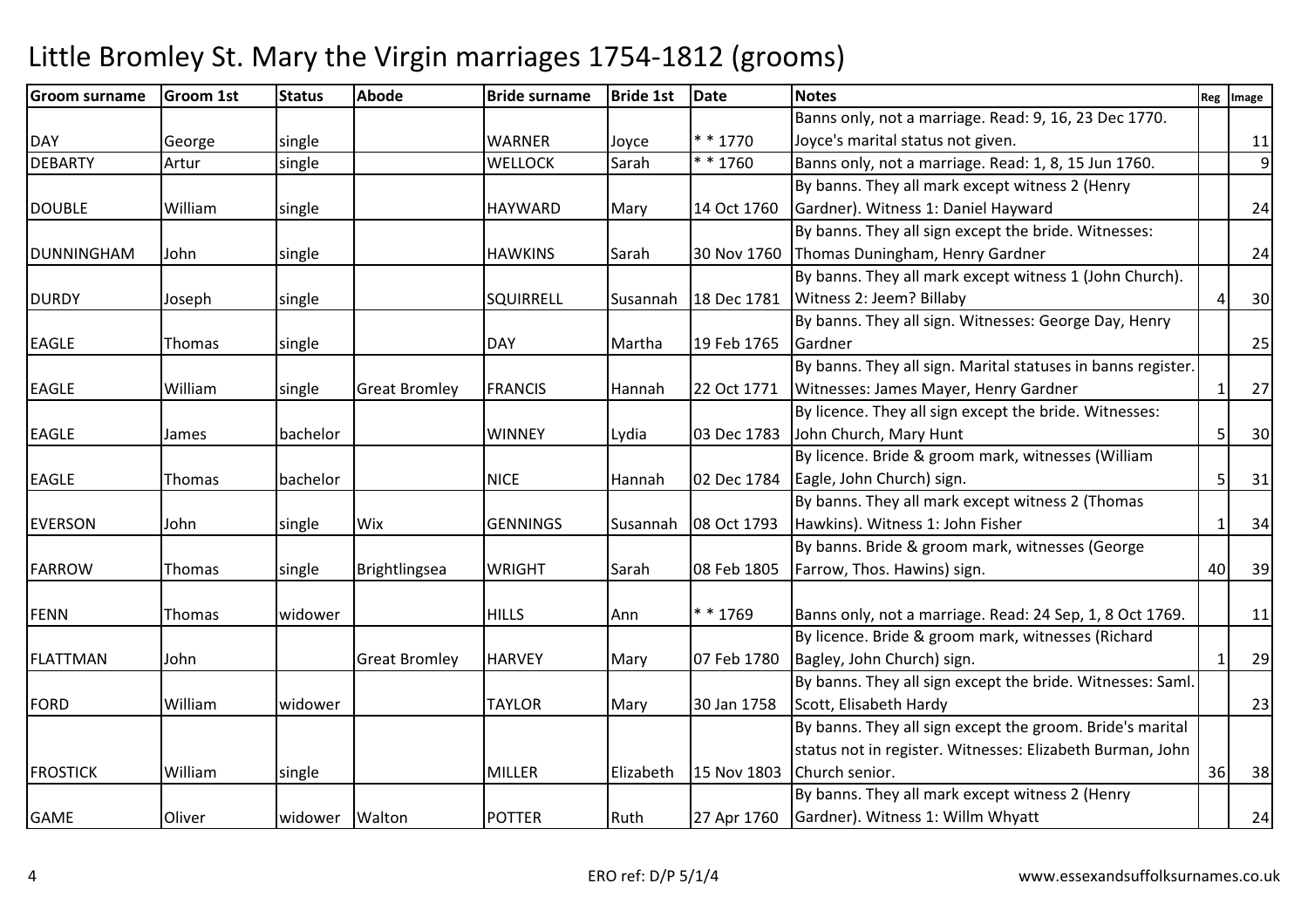| <b>Groom surname</b> | Groom 1st | <b>Status</b> | <b>Abode</b>    | <b>Bride surname</b> | <b>Bride 1st</b> | Date                     | <b>Notes</b>                                             |    | Reg Image |
|----------------------|-----------|---------------|-----------------|----------------------|------------------|--------------------------|----------------------------------------------------------|----|-----------|
|                      |           |               |                 |                      |                  |                          | By banns. They all mark except witness 2 (Thomas         |    |           |
| <b>GARRARD</b>       | Zachariah | single        |                 | <b>VENSON</b>        | Hannah           | 18 Jun 1804              | Hawkins). Witness 1: Mary Smith                          | 39 | 39        |
|                      |           |               |                 |                      |                  |                          | By licence. Bride & groom mark, witnesses (Hazel         |    |           |
| <b>GARRARD</b>       | William   | single        |                 | <b>ABBOTT</b>        | Sarah            | 17 Sep 1810              | Salmon, Abraham Fearis) sign.                            | 49 | 40        |
|                      |           |               |                 |                      |                  |                          | By banns. They all mark except witness 2 (Thos Hawkins). |    |           |
| <b>GARRARD</b>       | James     | single        |                 | <b>FLURRY</b>        | Sarah            | 16 Oct 1810              | Witness 1: Elizabeth Littlebury                          | 50 | 40        |
|                      |           |               |                 |                      |                  |                          |                                                          |    |           |
| <b>GARRARD</b>       | John      | single        |                 | <b>ALLEN</b>         | Elizabeth        | $* * 1778$               | Banns only, not a marriage. Read: 4, 11, 18 Oct 1778.    |    | 13        |
|                      |           |               |                 |                      |                  |                          | By banns. They all mark except witness 2 (Thomas         |    |           |
| <b>GARROD</b>        | Joseph    | single        |                 | <b>CRAMPIN</b>       | Ann              | 20 Oct 1812              | Hawkins). Witness 1: William Garrod                      | 52 | 40        |
|                      |           |               |                 |                      |                  |                          | By banns. Groom & witness 2 (John Church senior) sign,   |    |           |
| <b>GEORGE</b>        | John      | single        |                 | <b>MARSH</b>         | Mary             |                          | 10 Mar 1803   bride & witness 1 (Joseph Marsh) mark.     | 31 | 38        |
|                      |           |               |                 |                      |                  |                          | By banns. Groom & witness 1 (Richard Garrod) mark,       |    |           |
| <b>GOOD</b>          | Thomas    | single        |                 | <b>GARROD</b>        | Ann              | 10 Dec 1764              | bride & witness 2 (Henry Gardner) sign.                  |    | 25        |
|                      |           |               |                 |                      |                  |                          | By licence. They all sign. Witnesses: Maria Hardy, Thos. |    |           |
| <b>HARDY</b>         | Robert    | single        | <b>Tendring</b> | <b>CARRINGTON</b>    | Mary             | 19 Nov 1807   N[a_][r_]* |                                                          | 43 | 39        |
|                      |           |               |                 |                      |                  |                          | By licence. Bride & groom mark, witnesses (John Winter,  |    |           |
| <b>HARRINGTON</b>    | James     | bachelor      |                 | <b>HARVEY</b>        | Anne             | 29 Sep 1790              | John Barton) sign.                                       | 2  | 33        |
|                      |           |               |                 |                      |                  |                          | By banns. Bride & groom mark, witnesses sign.            |    |           |
| <b>HARRIS</b>        | Robert    | single        | Manningtree     | <b>FISH</b>          | Anne             | 07 Jul 1759              | Witnesses: Richard Bayly, John Hills                     |    | 23        |
|                      |           |               |                 |                      |                  |                          | By licence. They all sign. Witnesses: Maryann Church,    |    |           |
| <b>HARRIS</b>        | Philip    | single        | Lawford         | <b>CHURCH</b>        | <b>Betsy</b>     | 12 Jun 1804              | <b>William Dunningham</b>                                | 38 | 38        |
|                      |           |               |                 |                      |                  |                          | By licence. They all sign except the bride. Witnesses:   |    |           |
| <b>HARVEY</b>        | Joseph    | bachelor      | Elmsted         | <b>DAY</b>           | Ann              |                          | 04 Nov 1773 David Day, Henry Gardner                     | Δ  | 28        |
|                      |           |               |                 |                      |                  |                          | By banns. They all mark except witness 2 (John Spooner). |    |           |
| <b>HASTE</b>         | Joseph    | single        |                 | <b>SMITH</b>         | Elizabeth        | 30 Oct 1812              | Witness 1: Mary Haste                                    | 53 | 40        |
|                      |           |               |                 |                      |                  |                          |                                                          |    |           |
| <b>HATCH</b>         | John      | single        |                 | <b>HURSOM</b>        | Elizabeth        | $* * 1764$               | Banns only, not a marriage. Read: 16, 23, 30 Sep 1764    |    | 9         |
|                      |           |               |                 |                      |                  |                          | By banns. Bride & groom mark, witnesses sign.            |    |           |
| <b>HATCHER</b>       | Stephen   | single        |                 | <b>SQUIRREL</b>      | Sarah            | 14 Jul 1761              | Witnesses: John Day, Henry Gardner                       |    | 24        |
|                      |           |               |                 |                      |                  |                          | By banns. Groom & witness 2 (John Church senior) sign,   |    |           |
| <b>HAWKINS</b>       | Thos.     | single        |                 | <b>ABBOT</b>         | Elizabeth        |                          | 16 Nov 1799 bride & witness 1 (John Abbot) mark.         | 18 | 36        |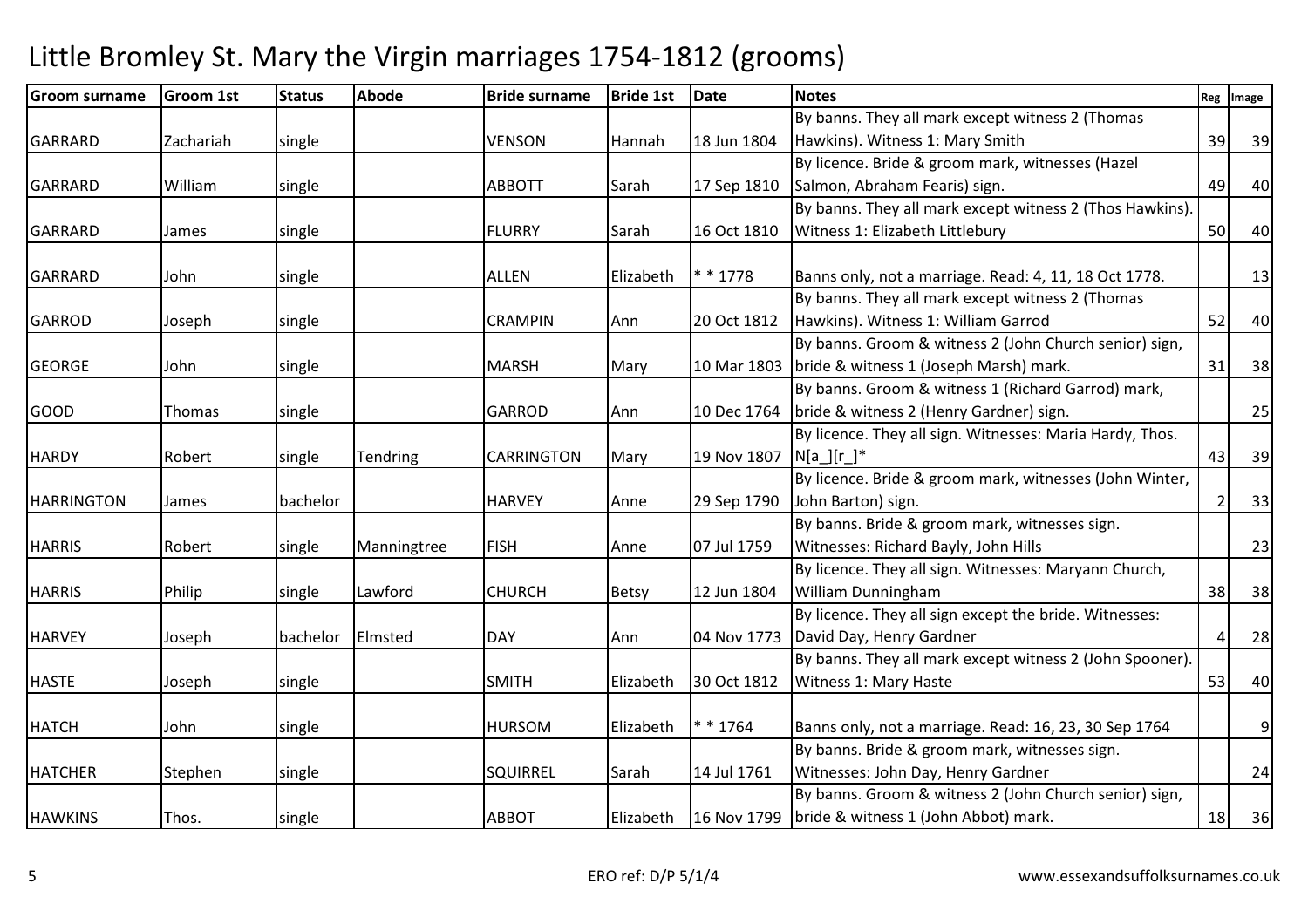#### Groom surnamee Groom 1st Status Abode 1995 Bride surname Bride 1st Date Notes Reg Image Reg Image HAYWARD John single BYNES Elizabeth \* \* 1756 $*$  \* 1756 | Banns only, not a marriage. Read: 3, 10, 17 Oct 1756. 7HEWES John bachelor PIZE Sarah 02 Jun 1789By licence. Groom & witness 2 (John Church) sign, bride & witness 1 (Jonathan Pize) mark.. 2 32 HEWS John widower PORTER Mary \* \* 1760 $*$  \* 1760 **Banns only, not a marriage. Read: 9, 30 Mar, 6 Apr 1760.** 9HILLS Samuel bachelor SAWYER Mary 02 Nov 1773 By banns. They all sign except the groom. Bride signs "Marey". Witnesses: Henry Sawyer, Henry Gardner <sup>3</sup> <sup>27</sup>HONEYBALL Thomas single Mistley POWELL Elizabeth 14 May 1807By banns. Bride & groom mark, witnesses (John Powel, Thos Hawkins) sign.. [42] 39 HOW Edward single Ardleigh THOMPSON Mary 30 Sep 1773By banns. They all sign except witness 1 (Pillia? Tompson). Marital statuses in banns register. Witness 2: John Buress 2 27 HOWARD Joseph single HEWS Sarah 01 Jun 1784By banns. They all sign. Witnesses: Joseph Hayward, John Churchh 1 31 HOWARD Wm. bachelor GUNN Sarah 30 Sep 1792By banns. Bride & groom mark, witnesses (Thos Hawkins, Murray Burgess) sign.. 33 HOWARD John single COBBLE Mary \* \* 1783\*  $*$  1783 Banns only, not a marriage. Read: 14, 21, 28 Sep 1783.  $\begin{array}{|c|c|c|c|c|c|} \hline \end{array}$  14 HUDSON Thomas single Dedham WINTER Elizabeth 26 Nov 1800By licence. They all sign. Witnesses: Robert Mixer, John Hudson, A. Grimwoodd 21 36 JAMES Samuel single FISHER Mary 24 Oct 1764By banns. Bride & groom mark, witnesses (Ja. Mayer, Henry Gardner) sign.. 25 JOHNSON Joseph bachelor BACON Elisabeth 23 Dec 1790By licence. Groom is a minor. Bride & groom mark, witnesses (Petter Bromley, John Talmash) sign. 6 33JOHNSON William bachelor PORTER Elizabeth 17 May 1791& witness 2 (John Church senior) sign. 1 33By banns. Groom & witness 1 (John Simons) mark, bride JOHNSON William widower FOLKARD Ann 03 Nov 1797By banns. Bride & groom mark, witnesses (Edwd & Eliz Russell) sign.. [11] 35 JOHNSON William Widower SPOONER Elizabeth 06 Oct 1803 By banns. Bride & groom mark, witnesses sign. Witnesses: John Rhodon, John Church senior.34 38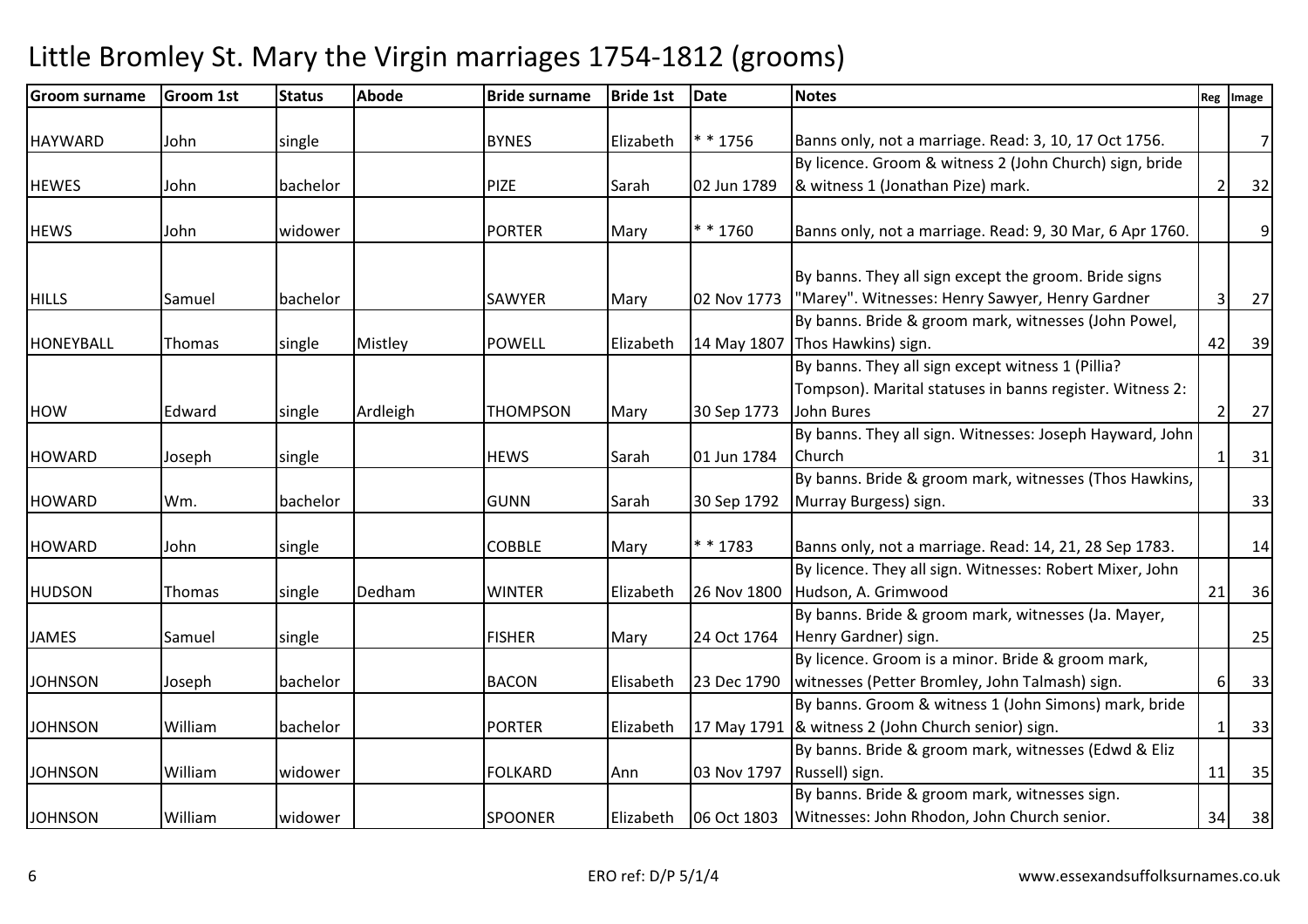#### Groom surnamee Groom 1st Status Abode 1995 Bride surname Bride 1st Date Notes Reg Image Reg Image JOHNSON | William | single | | ASTON | Sarah | \* \* 1763  $*$  \* 1763 **Banns only, not a marriage. Read: 4, 11, 18 Sep 1763.** 9JOWERS Francis single JOHNSON Phebe 18 Feb 1800By banns. Bride & groom mark, witnesses sign. Witnesses: John Rhodon, John Church senior. 19 36KEEBLE Samuel single Bradfield BLOYCE Mary 04 Mar 1783By banns. They all sign except the bride. Witnesses: John Keeble, John Churchh 2 30 KEEBLE Samuel single Bradfield BLOYCE Mary \* \* 1783Banns only, not a marriage. Read: 16, 23 Feb, 2 Mar 1783. $\begin{array}{|c|c|c|c|c|c|c|c|c|} \hline \quad & 14 & \ \hline \end{array}$ KING Richard single GARRARD Elizabeth 02 Oct 1779By banns. They all sign except the groom. Witnesses: Susanna & John Church <sup>2</sup> <sup>29</sup>KING David single CHAPLING Margaret 19 Sep 1796By banns. They all mark except witness 2. Witnesses: Nathaniel Chapling, John Church senior.. 10 35 KING William single Mistley THOMPSON Mary 21 Jul 1801By banns. Bride & groom mark, witnesses sign. Witnesses: Joseph Rudland, John Church senior. $23$  37 LAST John single SUGGETT Elizabeth 01 Oct 1770By Banns. Marital statuses in banns register. They all mark except witness 2 (Henry Garner). Witness 1: John Pool $\begin{array}{|c|c|c|c|c|}\n\hline\n2 & 27 \\
\hline\n2 & 27\n\end{array}$ LLOYD William widower CLARKE Martha 16 Oct 1785By banns. They all mark except witness 2 (Benjamin Chipperton). Witness 1: Robert Lloydd 32 MANNING William single HIGBY Sarah 10 Nov 1772By banns. They all sign except the bride. Witnesses: Charles Le[m\_][r\_]y, Henry Gardnerr 2 27 MARVEN Edward single Lawford PALMER Mary 30 Sep 1803By banns. They all sign except the groom. Witnesses: James Beaston, Samuel Bowell 33 38MASON | William | single | Mistley Thorn | LILLY | Margaret | 22 Nov 1768 By banns. They all mark except witness 2 (Henry Gardner). Witness 1: Hannah Kingg 26 MAYER James single FRANCIS Sarah 29 Mar 1769James Mayer, Henry GardnerBy banns. They all sign except the bride. Witnesses: r 26 MAYER John Single Mistley, Essex CHURCH Lucy 24 Sep 1802 By licence. They all sign except the bride. Witnesses: Mark Church, John Church senior. 29 37MENTER Thomas single BLOYCE Ann 08 Jul 1773By banns. Bride & groom mark, witnesses (Francis Boutell, Henry Gardner) sign.. 1 27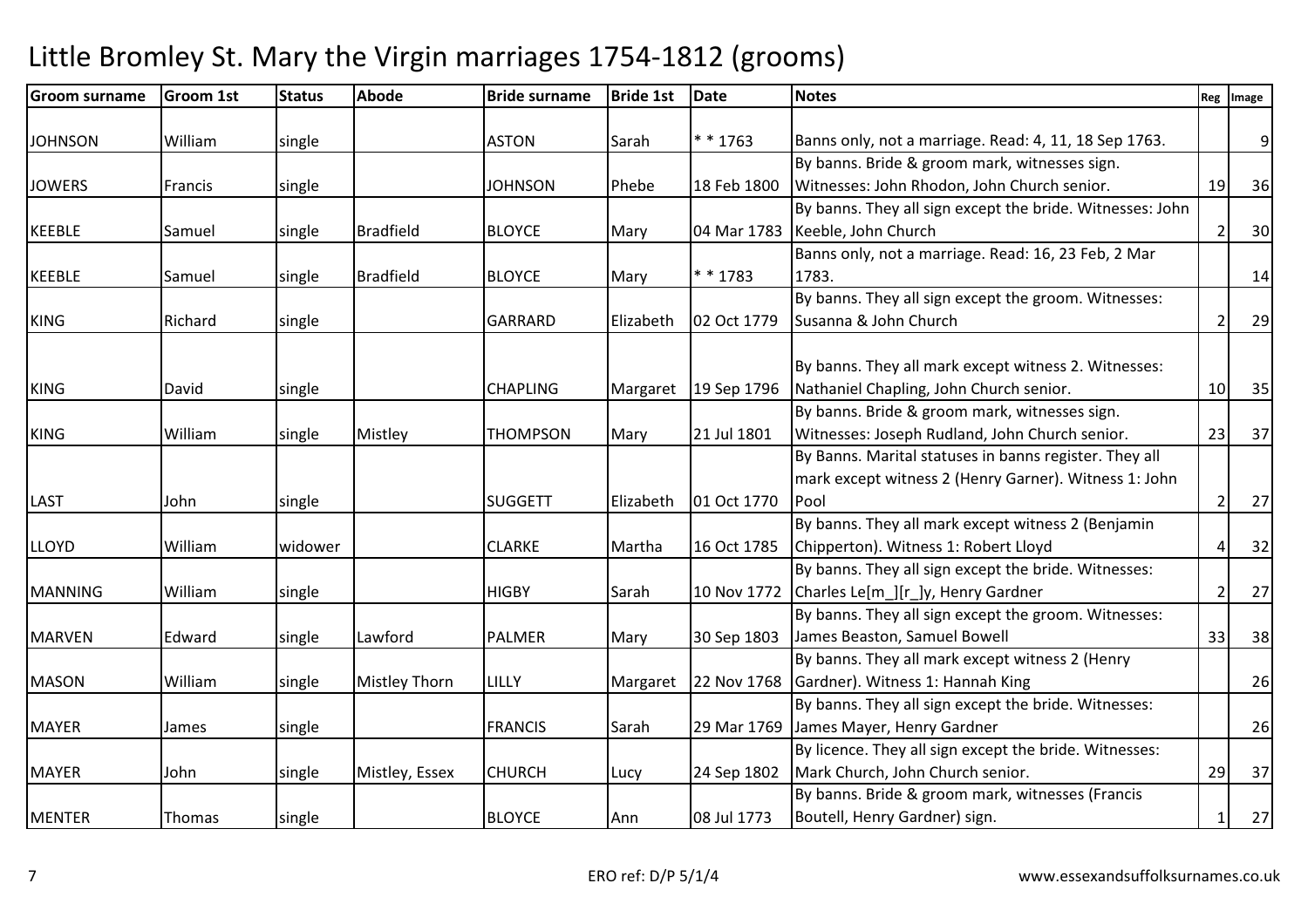| <b>Groom surname</b> | Groom 1st | <b>Status</b> | <b>Abode</b>  | <b>Bride surname</b> | <b>Bride 1st</b> | Date        | <b>Notes</b>                                                  |                | Reg   Image |
|----------------------|-----------|---------------|---------------|----------------------|------------------|-------------|---------------------------------------------------------------|----------------|-------------|
|                      |           |               |               |                      |                  |             | By banns. They all sign except the bride. Witnesses:          |                |             |
| <b>MILLS</b>         | James     | single        | Ardleigh      | <b>GEORGE</b>        | Susannah         | 31 Dec 1766 | Thomas George, Henry Gardner                                  |                | 26          |
|                      |           |               |               |                      |                  |             | By banns. They all mark except witness 2. Bride's marital     |                |             |
|                      |           |               |               |                      |                  |             | status not in register. Banns register says she is "relict of |                |             |
|                      |           |               |               |                      |                  |             | Thos Jennings of this parish." Witnesses: Samuel Hill,        |                |             |
| <b>MILLS</b>         | Abraham   | widower       |               | <b>JENNINGS</b>      | Mary             | 29 Aug 1783 | John Church                                                   | 3              | 30          |
|                      |           |               |               |                      |                  |             | By banns. Bride & groom mark, witnesses (John Hurrah,         |                |             |
| <b>MOSLEY</b>        | John      | single        | Lawford       | <b>FOX</b>           | Mary             | 16 Jun 1794 | Thomas Hawkins) sign.                                         | 3              | 34          |
|                      |           |               |               |                      |                  |             | By banns. Bride & groom mark, witnesses (Thos George,         |                |             |
| <b>NAVARD</b>        | Samuel    | single        |               | <b>PARKINS</b>       | Phoebe           | 20 Oct 1772 | Henry Gardner) sign.                                          | $\overline{1}$ | 27          |
|                      |           |               |               |                      |                  |             | By banns. They all mark except witness 2 (Thos Hawkins).      |                |             |
| <b>NEAL</b>          | William   | bachelor      |               | <b>SERGEANT</b>      | Alice            | 29 Nov 1790 | Witness 1: John Robinson                                      | 5              | 33          |
|                      |           |               |               |                      |                  |             | By banns. They all mark. Witnesses: Benjamin Lilley, Lucy     |                |             |
| <b>NEAVERD</b>       | Joseph    | single        |               | LILLEY               | Mary             | 13 Jun 1809 | Neaverd                                                       | 45             | 39          |
|                      |           |               |               |                      |                  |             | By banns. Groom & witness 1 (Henry Gardner) sign, bride       |                |             |
| <b>NICE</b>          | Richard   | widower       |               | <b>HUNT</b>          | Rachel           | 20 Oct 1767 | & witness 2 (William Pesey) mark.                             |                | 26          |
|                      |           |               |               |                      |                  |             | By banns. They all sign. Witnesses: Jonathan Bull, William    |                |             |
| <b>NICHOLS</b>       | John      | single        | East Bergholt | <b>HILL</b>          | Mary             | 17 Jun 1802 | <b>Nicholls</b>                                               | 27             | 37          |
|                      |           |               |               |                      |                  |             | By banns. They all mark except witness 2 (John Church).       |                |             |
| <b>NIVARD</b>        | Samuel    | widower       |               | <b>MILLS</b>         | Hannah           | 01 Jan 1783 | Witness 1: Abraham Mills                                      | -1             | 30          |
|                      |           |               |               |                      |                  |             | By licence. They all sign. Witnesses: Benj. Carrington,       |                |             |
| <b>NUNN</b>          | Thomas    | single        | Manningtree   | <b>CARRINGTON</b>    | Mary             | 29 May 1777 | Thos. Newman                                                  | $\overline{2}$ | 28          |
|                      |           |               |               |                      |                  |             | By banns. They all mark except witness 2 (John Church).       |                |             |
| <b>OSBORN</b>        | William   | widower       |               | <b>ALDRIDGE</b>      | Mary             | 22 Jun 1784 | Witness 1: William Woods                                      | $\overline{2}$ | 31          |
|                      |           |               |               |                      |                  |             | By banns. They all mark except witness 2 (Thos Hawkins).      |                |             |
| <b>OSBORN</b>        | John      | single        |               | <b>SMITH</b>         | Mary             | 15 Dec 1809 | Witness 1: John Smith                                         | 46             | 39          |
|                      |           |               |               |                      |                  |             | By banns. They all sign except witness 2, John Church         |                |             |
| <b>PEZEY</b>         | John      | single        |               | <b>DIAMOND</b>       | Rachel           | 01 Nov 1799 | senior. Witness 1: William Nease                              | 16             | 36          |
|                      |           |               |               |                      |                  |             |                                                               |                |             |
| <b>PICKESS</b>       | Abraham   | single        |               | <b>CROSSLEY</b>      | Ann              | ** 1806     | Banns only, not a marriage. Read: 12, 19, 26 Jan 1806.        |                | 20          |
|                      |           |               |               |                      |                  |             | By banns. They all mark except witness 2 (Henry               |                |             |
| <b>PORTER</b>        | William   | single        |               | <b>CHAPLIN</b>       | Elizabeth        |             | 07 Dec 1773 Gardner). Witness 1: John Mosely                  | $\mathbf{1}$   | 28          |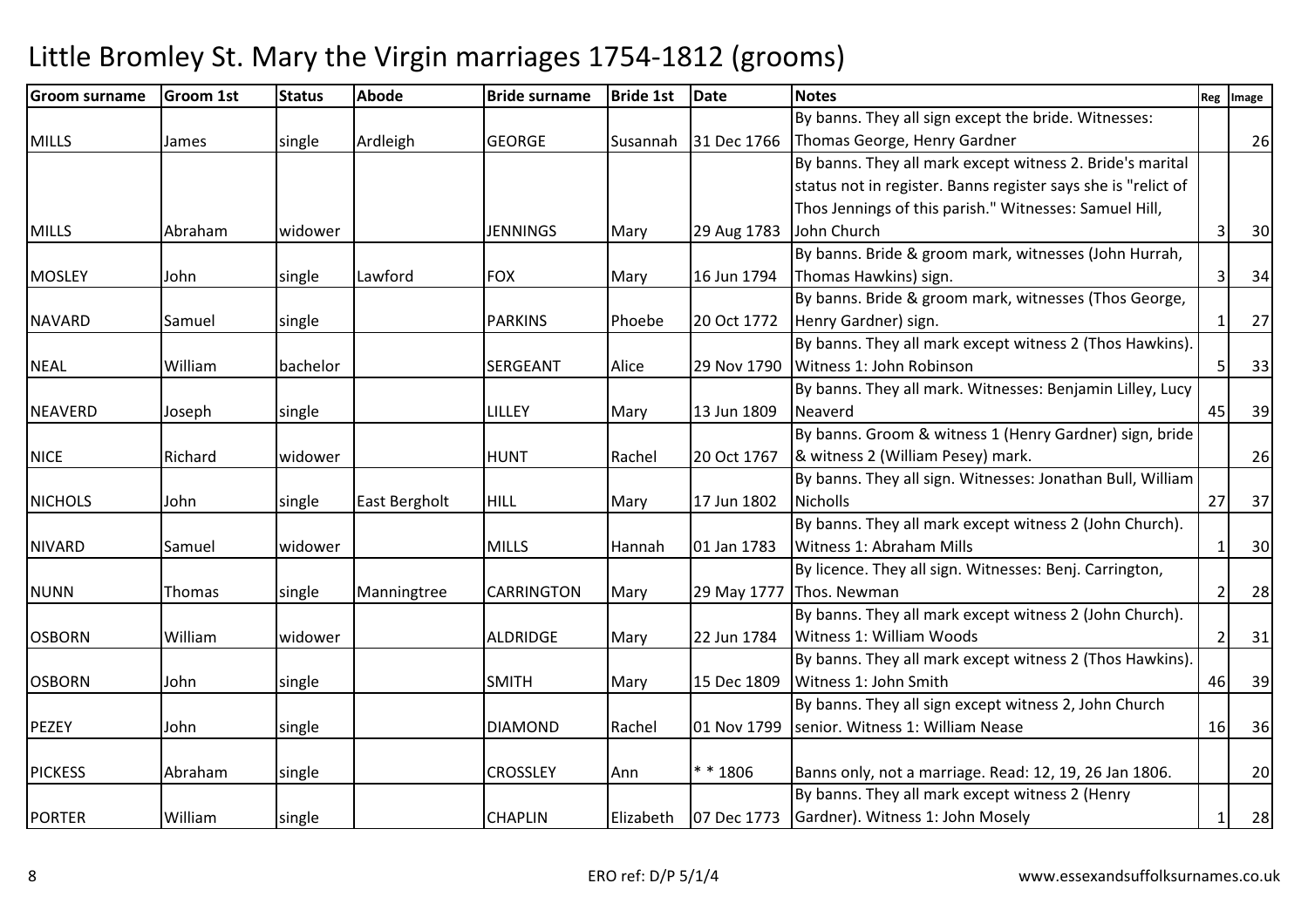| <b>Groom surname</b> | <b>Groom 1st</b> | <b>Status</b> | <b>Abode</b> | <b>Bride surname</b> | <b>Bride 1st</b> | <b>Date</b> | <b>Notes</b>                                                           |    | Reg Image |
|----------------------|------------------|---------------|--------------|----------------------|------------------|-------------|------------------------------------------------------------------------|----|-----------|
|                      |                  |               |              |                      |                  |             | By banns. They all mark except witness 2 (Henry                        |    |           |
| <b>PORTER</b>        | John             | single        |              | <b>SCURREL</b>       | Sarah            | 12 Dec 1776 | Gardner). Witness 1: John Powell                                       |    | 28        |
|                      |                  |               |              |                      |                  |             | By banns. They all sign. Witnesses: Robert Garwood, John               |    |           |
| <b>PORTER</b>        | John             | single        |              | <b>GARWOOD</b>       | Sarah            | 01 Oct 1787 | Church                                                                 |    | 32        |
|                      |                  |               |              |                      |                  |             | By banns. Bride & groom mark, witnesses (John Boutell,                 |    |           |
| <b>PORTER</b>        | Thomas           | widower       |              | <b>GARRARD</b>       | Elisabeth        |             | 18 Nov 1792 George Burgess) sign.                                      |    | 34        |
|                      |                  |               |              |                      |                  |             | Banns only, not a marriage. Read: 18, 25 Feb, 4 Mar                    |    |           |
| <b>PORTER</b>        | William          | single        |              | <b>HUNNIBLE</b>      | Ann              | ** 1781     | 1781.                                                                  |    | 13        |
|                      |                  |               |              |                      |                  |             |                                                                        |    |           |
| <b>PORTER</b>        | John             | single        |              | <b>GARWOOD</b>       | Sarah            | $* * 1787$  | Banns only, not a marriage. Read: 9, 16, 23 Sep 1787.                  |    | 16        |
|                      |                  |               |              |                      |                  |             |                                                                        |    |           |
| <b>POWELL</b>        | John             | single        |              | <b>FISHER</b>        | Elisabeth        | * * 1782    | Banns only, not a marriage. Read: 24 Nov, 1, 8 Dec 1782.               |    | 14        |
|                      |                  |               |              |                      |                  |             | By banns. Bride & groom mark, witnesses sign.                          |    |           |
| <b>POWLE</b>         | John             | widower       |              | <b>MARCHANT</b>      | Elizabeth        | 11 Apr 1758 | Witnesses: Willm Ford, Henry Gardner                                   |    | 23        |
|                      |                  |               |              |                      |                  |             |                                                                        |    |           |
| <b>PRATT</b>         | Robert           | single        | Dedham       | <b>DOUBLE</b>        | Ann              |             | 11 Dec 1798   By banns. They all sign. Witnesses: Daniel & Phebe Pratt | 14 | 35        |
|                      |                  |               |              |                      |                  |             | By banns. Bride & groom mark, witnesses sign.                          |    |           |
| PRIGG                | James            | single        |              | <b>JOHNSON</b>       | Maria            | 14 Sep 1802 | Witnesses: John Rhodon, John Church senior.                            | 28 | 37        |
|                      |                  |               |              |                      |                  |             | By banns. They all mark except witness 2 (Samuel                       |    |           |
| <b>PURDIE</b>        | Robert           | single        | Mistley      | <b>PORTER</b>        | Elizabeth        | 02 Oct 1778 | Purdie). Witness 1: John Church                                        |    | 29        |
|                      |                  |               |              |                      |                  |             | By banns. Bride & groom mark, witnesses sign.                          |    |           |
| <b>RAISEN</b>        | Nathaniel        | single        | Frating      | <b>JENNINGS</b>      | Sarah            | 30 Sep 1758 | Witnesses: Tho Gaorge, Henry Gardner                                   |    | 23        |
|                      |                  |               |              |                      |                  |             | By licence. They all sign except the groom. Witnesses:                 |    |           |
| <b>RAWLINS</b>       | Thos             | single        | Weeley       | <b>PEZEY</b>         | Sarah            | 10 Apr 1804 | Sarah Burling, Mary Smith                                              | 37 | 38        |
|                      |                  |               |              |                      |                  |             | By banns. They all sign except the bride. Witnesses:                   |    |           |
| <b>RHODON</b>        | John             | single        |              | <b>JOHNSON</b>       | Mary             | 28 Feb 1786 | William Johnson, Ann Weller                                            |    | 32        |
|                      |                  |               |              |                      |                  |             | By banns. They all sign. Witnesses: Thomas Shadbolt,                   |    |           |
| RIDDLESDALE          | John             | single        | Lawford      | <b>SOUTHGATE</b>     | Judith           | 29 Sep 1795 | <b>William Church</b>                                                  |    | 35        |
|                      |                  |               |              |                      |                  |             | By banns. They all sign except the bride. Witnesses:                   |    |           |
| RIDDLESDELL          | John             | single        |              | <b>MAYER</b>         | Sarah            | 15 Oct 1765 | James Mayer, Henry Gardner                                             |    | 25        |
|                      |                  |               |              |                      |                  |             | By banns. Groom & witness 1 (Joseph Crossley) mark,                    |    |           |
| <b>ROBERTS</b>       | John             | single        | Lawford      | <b>ARNOLD</b>        | Sarah            |             | 11 Oct 1785   bride & witness 2 (Rachel Arnold) sign.                  | 3  | 32        |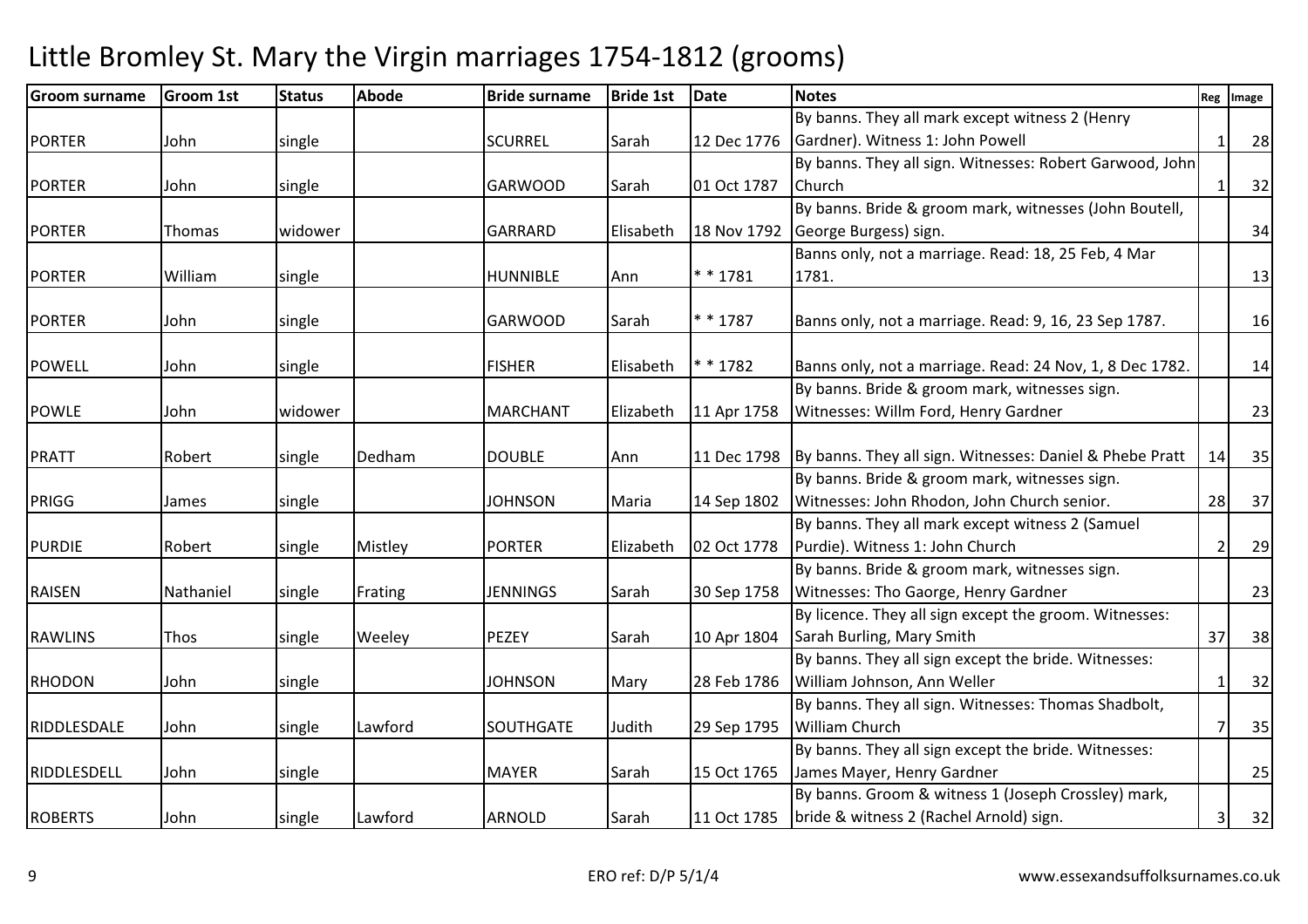| Groom surname      | <b>Groom 1st</b> | <b>Status</b> | <b>Abode</b>     | <b>Bride surname</b> | <b>Bride 1st</b> | <b>Date</b> | <b>Notes</b>                                              | Reg            | Image  |
|--------------------|------------------|---------------|------------------|----------------------|------------------|-------------|-----------------------------------------------------------|----------------|--------|
|                    |                  |               |                  |                      |                  |             | By banns. They all mark except witness 2 (Thomas          |                |        |
| <b>ROPER</b>       | Daniel           | single        |                  | <b>NEASLIN</b>       | Sarah            | 16 Sep 1794 | Hawkins). Witness 1: Judith Southgate                     | 4              | 34     |
|                    |                  |               |                  |                      |                  |             |                                                           |                |        |
|                    |                  |               |                  |                      |                  |             | By banns. They all mark. Bride's marital status not in    |                |        |
| <b>ROWLAND</b>     | William          | single        |                  | <b>HUNNIBLE</b>      | Susan            | 05 Oct 1784 | register. Witnesses: John Rowland, Sarah Porter           | 3              | 31     |
|                    |                  |               |                  |                      |                  |             | By banns. They all sign except the bride. Witnesses: Thos |                |        |
| <b>RUDLAND</b>     | Joseph           | single        | <b>Bradfield</b> | <b>KING</b>          | Mary             | 18 Oct 1803 | Simpson, Elizabeth Simpson                                | 35             | 38     |
|                    |                  |               |                  |                      |                  |             | By banns. Bride & groom mark, witnesses sign.             |                |        |
| <b>SADLER</b>      | Henry            | single        | Ardley           | <b>HURRIL</b>        | Sarah            | 29 Sep 1768 | Witnesses: Henry Gardner, Sarah Bond                      |                | 26     |
|                    |                  |               |                  |                      |                  |             | By licence. Bride & groom mark, witnesses (David Day,     |                |        |
| <b>SALMON</b>      | Robert           | single        |                  | <b>HILLS</b>         | Sarah            | 09 Nov 1799 | John Winter) sign.                                        | 17             | 36     |
|                    |                  |               |                  |                      |                  |             | By banns. They all sign except the bride. Witnesses: Will |                |        |
| <b>SCOTT</b>       | Samuel           | single        |                  | <b>DEACON</b>        | Rachel           | 20 Sep 1757 | Day, Henry Gardner                                        | $\mathbf{1}$   | 23     |
|                    |                  |               |                  |                      |                  |             | By banns. They all sign. No 2nd witness. Marital statuses |                |        |
| <b>SCOWING</b>     | John             | single        | Seamer           | <b>BIRD</b>          | Mary             | 21 Jan 1777 | from banns register. Witness 1: John Gray                 | 1              | 28     |
|                    |                  |               |                  |                      |                  |             | By banns. Bride & groom mark, witnesses (Samuel Seger,    |                |        |
| <b>SEGARS</b>      | Sampson          | single        |                  | <b>FORDHAM</b>       | Ann              | 24 Jun 1808 | Thos Hawins) sign.                                        | 44             | 39     |
|                    |                  |               |                  |                      |                  |             | By banns. Bride & groom mark, witnesses (Samuel Seger,    |                |        |
| <b>SEGARS</b>      | Sampson          | widower       |                  | WEELER               | Sophia           | 11 Jul 1810 | Thos Hawins) sign.                                        | 47             | 40     |
|                    |                  |               |                  |                      |                  |             | By banns. Bride & groom mark, witnesses (William          |                |        |
| SERJEANT           | John             | single        |                  | <b>HIGBY</b>         | Alice            | 03 Oct 1780 | Manning, John Boutell) sign.                              | $\overline{2}$ | 29     |
|                    |                  |               |                  |                      |                  |             | By banns. Bride & groom mark, witnesses sign.             |                |        |
| <b>SHELDRAKE</b>   | Joseph           | single        | Wix              | <b>JENNINGS</b>      | Ann              | 24 Oct 1798 | Witnesses: William Cole, John Church senior.              | 12             | 35     |
|                    |                  |               |                  |                      |                  |             | By licence. Bride & groom mark, witnesses sign.           |                |        |
| <b>SMITH</b>       | William          | single        | Earls Sohum      | <b>HAWKINS</b>       | Martha           | 13 Apr 1762 | Witnesses: John Dunningham, William Aldredge              |                | 24     |
|                    |                  |               |                  |                      |                  |             | By banns. They all sign except the bride. Witnesses: John |                |        |
| <b>SMITH</b>       | John             | single        |                  | <b>ALLEN</b>         | Mary             | 20 Oct 1784 | Mills, John Church                                        |                | 31     |
|                    |                  |               |                  |                      |                  |             | By banns. Bride & groom mark, witnesses (Samuel James,    |                |        |
| <b>SMITH</b>       | William          | single        | <b>Bradfield</b> | <b>SCOTT</b>         | Ann              | 18 Jan 1785 | Ann Weller) sign.                                         | 1              | $31\,$ |
|                    |                  |               |                  |                      |                  |             | By banns. Bride & groom mark, witnesses (Henry            |                |        |
| <b>SOUTHERWOOD</b> | Samuel           | single        |                  | <b>WOODS</b>         | Ann              |             | 18 Oct 1778 Gardner, John Church) sign.                   | 3              | 29     |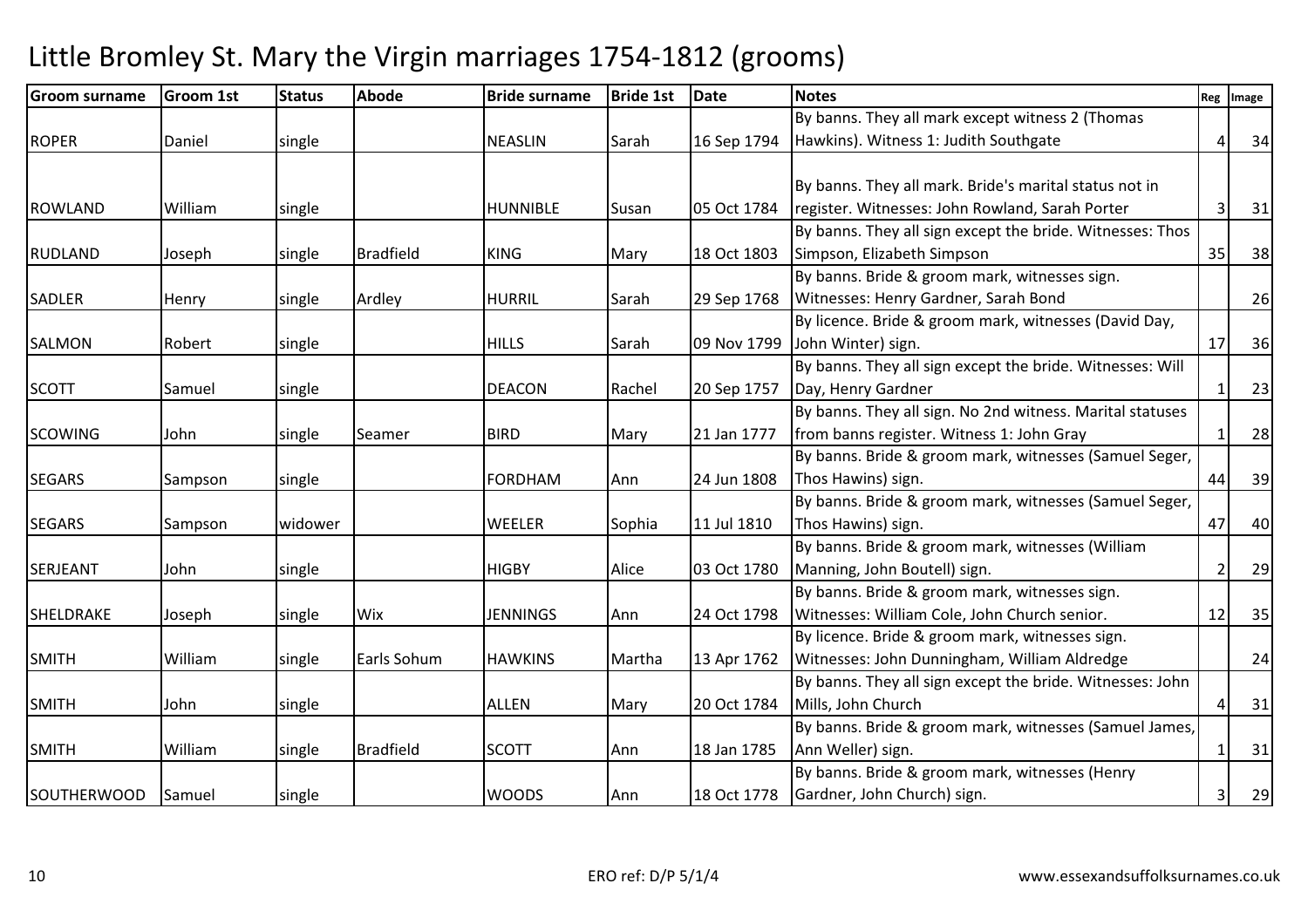| <b>Groom surname</b> | <b>Groom 1st</b> | <b>Status</b> | <b>Abode</b>         | <b>Bride surname</b> | <b>Bride 1st</b> | <b>Date</b> | <b>Notes</b>                                               |    | Reg   Image |
|----------------------|------------------|---------------|----------------------|----------------------|------------------|-------------|------------------------------------------------------------|----|-------------|
|                      |                  |               |                      |                      |                  |             | By banns. They all sign except the bride. Witnesses:       |    |             |
| <b>STEARY</b>        | John             | single        |                      | <b>PORTER</b>        | Elizabeth        | 20 Oct 1765 | Francis Sizer, Henry Gardner                               |    | 25          |
|                      |                  |               |                      |                      |                  |             | By banns. They all sign except the groom. Witnesses:       |    |             |
| <b>STERNS</b>        | James            | single        |                      | <b>CHURCH</b>        | Ann              | 21 Oct 1756 | John Church, Henry Gardnir                                 |    | 22          |
|                      |                  |               |                      |                      |                  |             | By banns. Bride & groom mark, witnesses (William           |    |             |
| <b>STEWARD</b>       | David            | single        |                      | <b>GEORGE</b>        | Susanna          | 04 Jan 1796 | Sargeant, William Kiddell) sign.                           |    | 35          |
| <b>SUDDENWOOD</b>    | Samuel           | widower       |                      | SHEAD                | Sarah            | $* * 1783$  | Banns only, not a marriage. Read: 14, 21, 28 Sep 1783.     |    | 14          |
|                      |                  |               |                      |                      |                  |             | Banns only, not a marriage. Read: 20, 27 Oct, 3 Nov        |    |             |
| <b>TAYLOR</b>        | John             | single        |                      | <b>SMITH</b>         | Sarah            | $* * 1776$  | 1776.                                                      |    | 12          |
|                      |                  |               |                      |                      |                  |             | By banns. They all sign except the bride. Witnesses:       |    |             |
| <b>THOMPSON</b>      | Jacob            | single        | Mistley              | <b>FOX</b>           | Ann              |             | 08 Aug 1781   Edward Frost, John Church                    | 3  | 30          |
|                      |                  |               |                      |                      |                  |             | By banns. Bride & groom mark, witnesses (James Tospell,    |    |             |
| <b>TOSPELL</b>       | Thomas           | single        |                      | <b>ETEN</b>          | Anne             | 18 Oct 1795 | Elizbth Tospell) sign.                                     | 8  | 35          |
|                      |                  |               |                      |                      |                  |             |                                                            |    |             |
| <b>TOSPELL</b>       | James            | single        |                      | <b>BRENDLE</b>       | Elisabeth        | * * 1782    | Banns only, not a marriage. Read: 22 Sep, 6, 13 Oct 1782.  |    | 14          |
|                      |                  |               |                      |                      |                  |             | By banns. Bride & groom mark, witnesses sign.              |    |             |
| <b>WARNER</b>        | Thomas           | single        | <b>Great Bromley</b> | <b>EAGLE</b>         | Mary             | 01 Oct 1801 | Witnesses: Abraham Banham, John Church senior.             | 24 | 37          |
|                      |                  |               |                      |                      |                  |             | By licence. Bride & groom mark, witnesses (Freeman         |    |             |
| <b>WARNER</b>        | John             | bachelor      |                      | <b>MANNING</b>       | Sarah            |             | 21 May 1805   Watts, Henry Fenn) sign.                     | 41 | 39          |
|                      |                  |               |                      |                      |                  |             | By licence. They all sign. Witnesses: John Bridges, John   |    |             |
| <b>WARREN</b>        | Robert           | single        |                      | <b>BARTON</b>        | Elizabeth        | 27 Sep 1757 | Barton                                                     |    | 23          |
|                      |                  |               |                      |                      |                  |             | By licence. They all sign. Bride signs "Risbee" but        |    |             |
|                      |                  |               |                      |                      |                  |             | surname spelt "Risbie" in register. Witnesses: Benj.       |    |             |
| <b>WATTS</b>         | Daniel           | single        |                      | <b>RISBEE</b>        | Susanna          | 14 Feb 1769 | Carrington, John Risbee                                    |    | 26          |
|                      |                  |               |                      |                      |                  |             | By licence. They all sign except the groom. WitnesseS:     |    |             |
| <b>WATTS</b>         | Christopher      | widower       | Beaumont             | <b>PORTER</b>        | Sarah            | 05 Oct 1794 | Jno Hewes, John Winters                                    | 5  | 34          |
|                      |                  |               |                      |                      |                  |             | By banns. They all sign except the bride. Witnesses: M. S. |    |             |
| <b>WEAVER</b>        | John             | single        | Wix                  | <b>PORTER</b>        | Sarah            | 06 Jun 1794 | Newman, John Powel                                         |    | 34          |
|                      |                  |               |                      |                      |                  |             | By licence. They all sign except the groom. Witnesses:     |    |             |
| <b>WELHAM</b>        | Thomas           | single        | Ardleigh             | <b>DAY</b>           |                  |             | Margaret   18 May 1785   John Barton, John Boutell         |    | 31          |